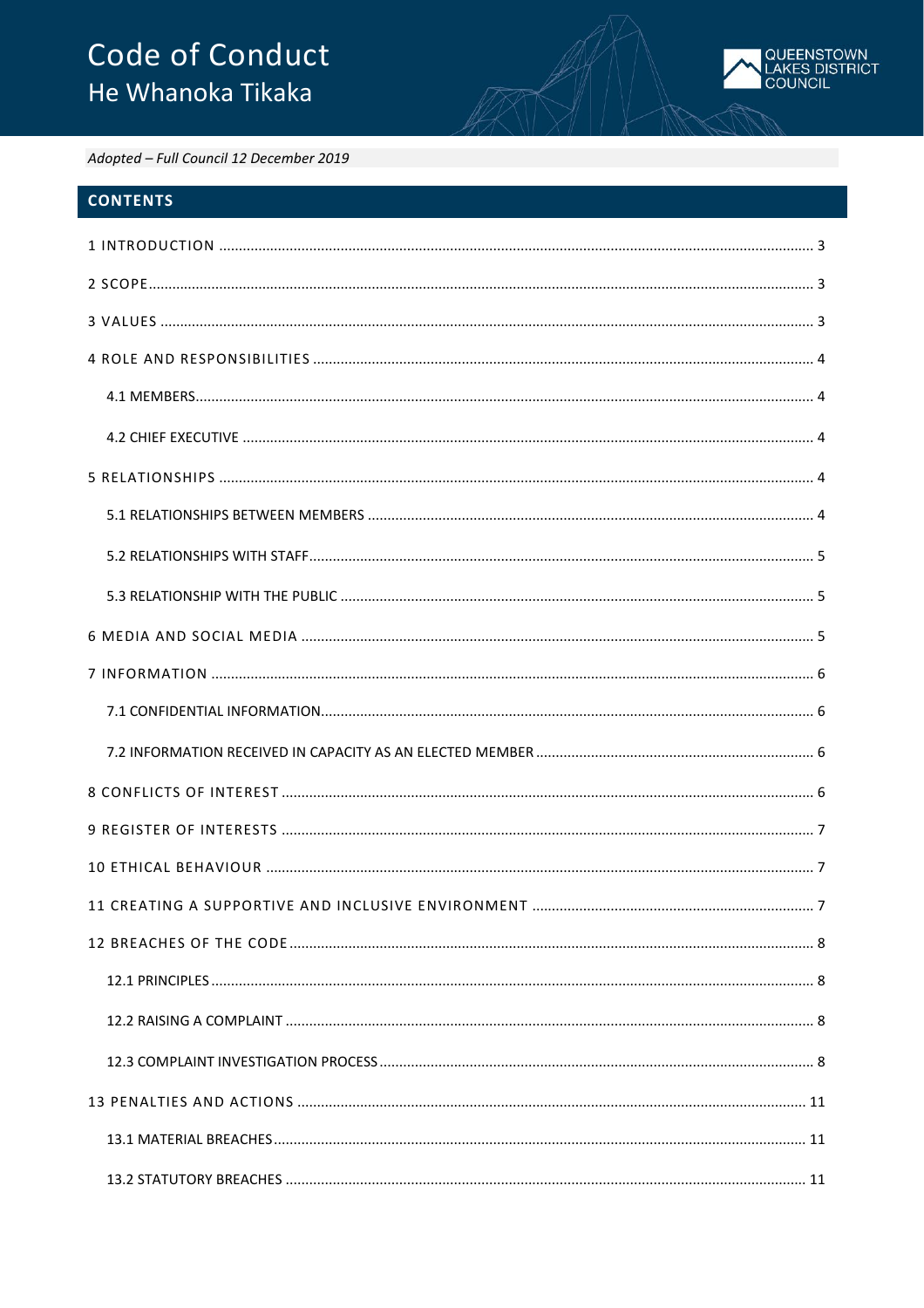| APPENDIX B: LEGISLATION BEARING ON THE ROLE AND CONDUCT OF ELECTED MEMBERS  14 |
|--------------------------------------------------------------------------------|
|                                                                                |
|                                                                                |
|                                                                                |
|                                                                                |
|                                                                                |
|                                                                                |
|                                                                                |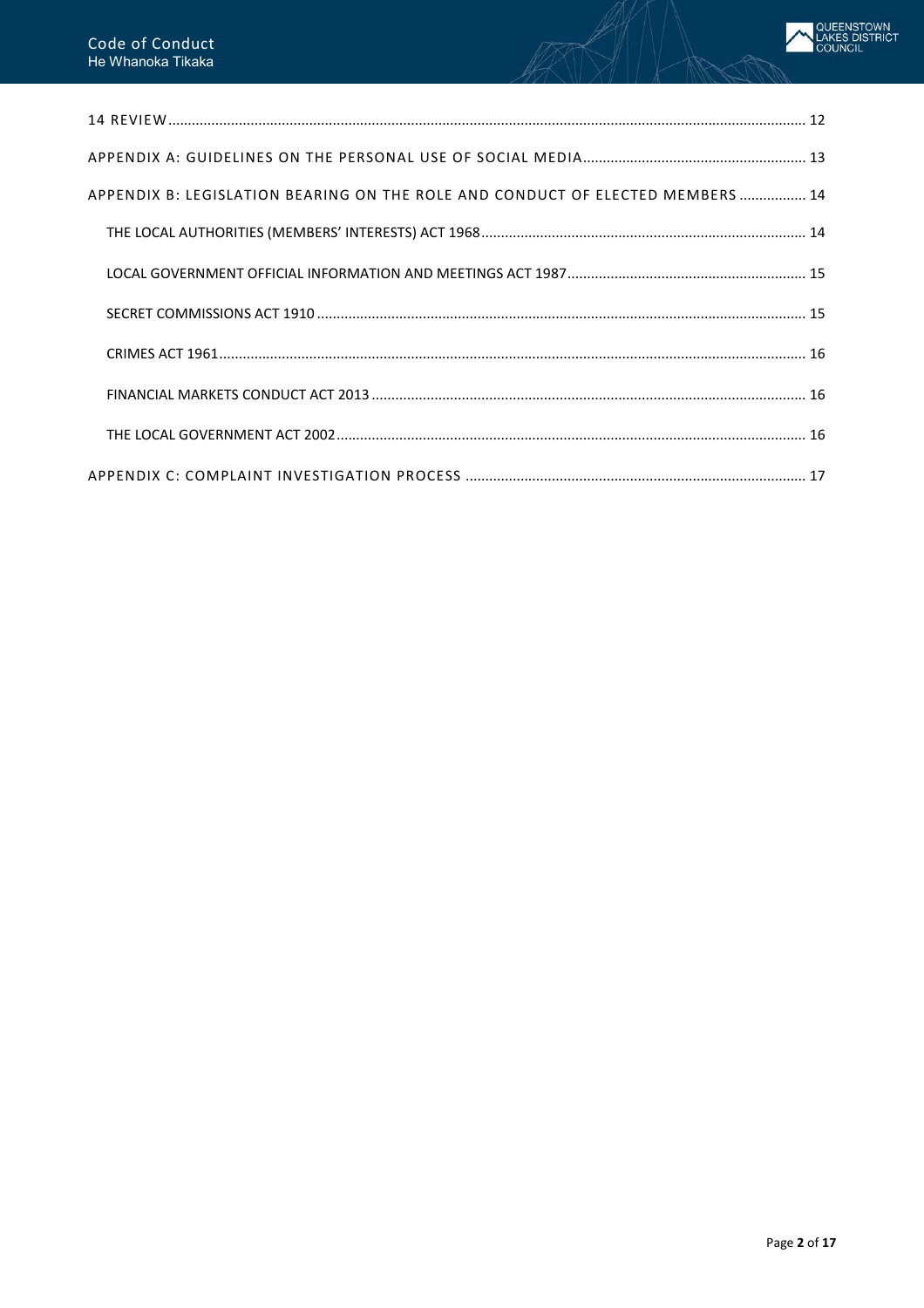

# <span id="page-2-0"></span>**1 INTRODUCTION**

The Code of Conduct (the Code) sets out the standards of behaviour expected from elected members in the exercise of their duties. Its purpose is to:

- > Enhance the effectiveness of the local authority and the provision of good local government of the community, city, district or region;
- > Promote effective decision-making and community engagement;
- > Enhance the credibility and accountability of the local authority to its communities; and
- > Develop a culture of mutual trust, respect and tolerance between the members of the local authority and between the members and management.

This purpose is given effect through the values, roles, responsibilities and specific behaviours agreed in the code.

# <span id="page-2-1"></span>**2 SCOPE**

The Code has been adopted in accordance with clause 15(1) of Schedule 7 of the Local Government Act 2002 (LGA 2002) and applies to all members, including the members of any local boards as well as the members of any community boards that have agreed to adopt it. The Code is designed to deal with the behaviour of members towards:

- > Each other;
- > The Chief Executive and staff;
- > The general public.

It is also concerned with the disclosure of information that members receive in their capacity as elected members and information which impacts on the ability of the local authority to give effect to its statutory responsibilities.

The Code can only be amended (or substituted by a replacement Code) by a vote of at least 75 per cent of members present at a meeting when amendment to the Code is being considered. The Code should be read in conjunction with the Council's Standing Orders.

## <span id="page-2-2"></span>**3 VALUES**

The Code is designed to give effect to the following values:

- > Public interest: members will serve the best interests of the people within their community, district or region and discharge their duties conscientiously, to the best of their ability.
- > Public trust: members, in order to foster community confidence and trust in their Council, will work together constructively in an accountable and transparent manner;
- > Organisational trust: members will respect the integrity and objectivity of Council officers;
- > Ethical behaviour: members will act with honesty and integrity at all times and respect the impartiality and integrity of officials;
- > Objectivity: members will make decisions on merit; including appointments, awarding contracts, and recommending individuals for rewards or benefits.
- > Respect for others: will treat people, including other members, with respect and courtesy, regardless of their race, age, religion, gender, sexual orientation, or disability.
- > Duty to uphold the law: members will comply with all legislative requirements applying to their role, abide by the Code of Conduct and act in accordance with the trust placed in them by the public.
- > Equitable contribution: members will take all reasonable steps to fulfil the duties and responsibilities of office, including attending meetings and workshops, preparing for meetings, attending civic events, and participating in relevant training seminars.
- > Leadership: members will actively promote and support these principles and ensure they are reflected in the way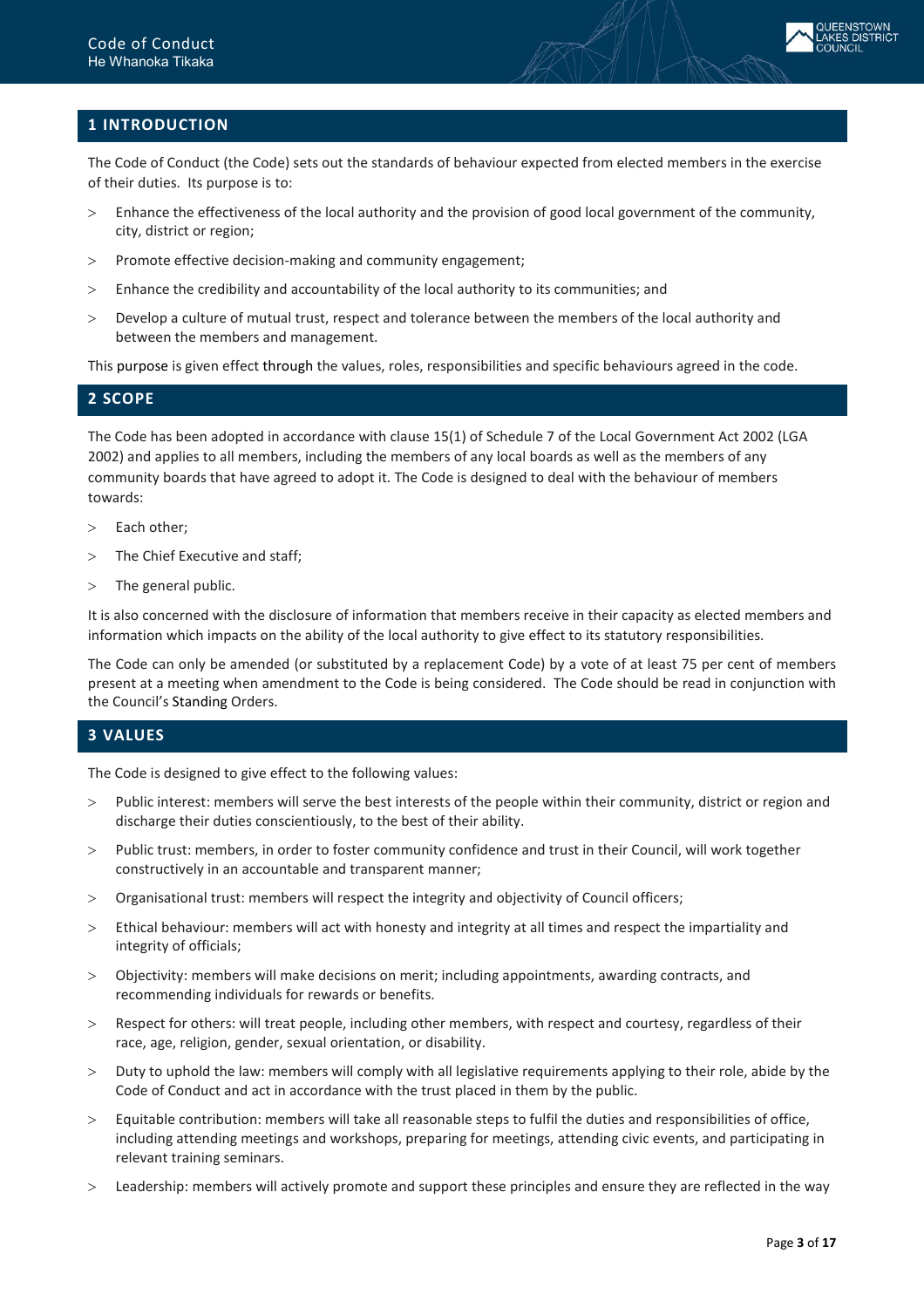in which the Council operates, including a regular review and assessment of the Council's collective performance.<sup>[1](#page-3-5)</sup>

These values complement, and work in conjunction with, the principles of s14 of the LGA 2002 and the governance principles of s39 of the LGA 2002.

## <span id="page-3-0"></span>**4 ROLE AND RESPONSIBILITIES**

The Code of Conduct is designed to strengthen the good governance of our district. Good governance requires that the complementary roles of the governing body and the administration are understood and respected. These roles involve:

#### <span id="page-3-1"></span>**4.1 MEMBERS**

The role of the governing body includes:

- > Representing the interests of the people of our district;
- > Reviewing, inputting and adopting plans, policies and budgets;
- > Monitoring the performance of the Council against stated goals and objectives set out in its long term plan (Monthly and Annual Reports);
- > Providing prudent stewardship;
- > Employing and monitoring the performance of the Chief Executive; and
- > Ensuring the Council fulfils its responsibilities to be a 'good employer' and meets the requirements of the Health and Safety at Work Act 2015.

#### <span id="page-3-2"></span>**4.2 CHIEF EXECUTIVE**

The role of the Chief Executive includes:

- > Implementing the decisions of the Council;
- > Ensuring that all responsibilities delegated to the Chief Executive are properly performed or exercised;
- > Ensuring the effective and efficient management of the activities of the local authority;
- > Maintaining systems to enable effective planning and accurate reporting of the financial and service performance of the local authority;
- > Providing leadership for the staff of the Council; and
- > Employing, on behalf of the Council, the staff of the local authority, (including negotiation of the terms of employment for those staff).

The Chief Executive is the only person directly employed by the Council itself (s.42 LGA 2002). All concerns about the performance of an individual member of staff must, in the first instance, be referred to the Chief Executive.

# <span id="page-3-3"></span>**5 RELATIONSHIPS**

This section of the Code sets out agreed standards of behaviour between members; members and staff; and members and the public. Any failure by a member to comply with the provisions of this section can represent a breach of the Code.

#### <span id="page-3-4"></span>**5.1 RELATIONSHIPS BETWEEN MEMBERS**

Given the importance of relationships to the effective performance of the Council, members will conduct their dealings with each other in a manner that:

> Maintains public confidence;

 $\overline{a}$ 

> Is open, honest, respectful and courteous;

<span id="page-3-5"></span><sup>&</sup>lt;sup>1</sup> See Code of Conduct Guide for examples.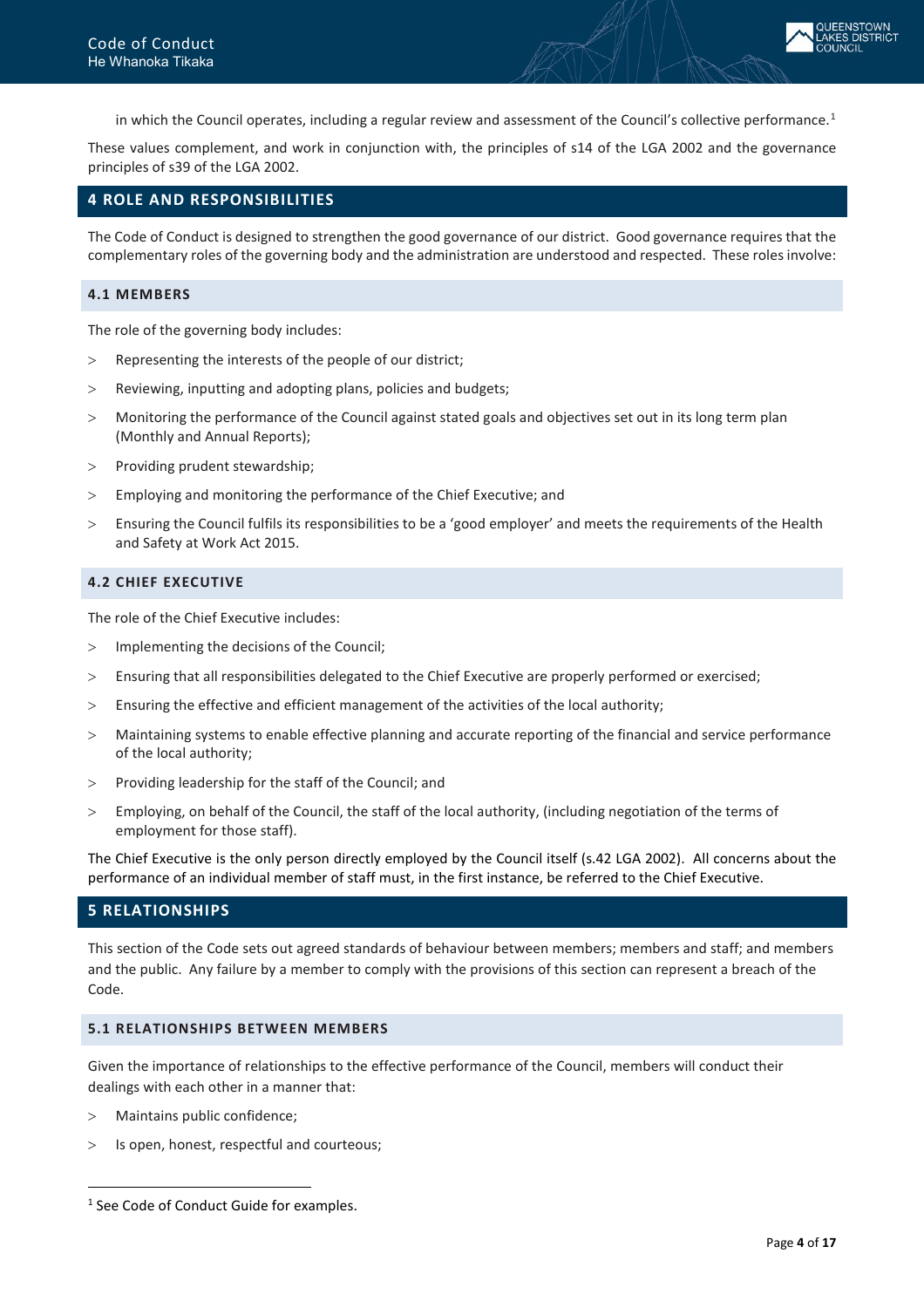

- > Is focused on issues rather than personalities;
- > Avoids abuse of meeting procedures, such as a pattern of unnecessary notices of motion and/or repetitious points of order; and
- > Avoids aggressive, bullying or offensive conduct, including the use of disrespectful or malicious language.
- > Avoids consistently and or repeatedly traversing the detail and vagaries of a topic or issue during a meeting where the majority of members are satisfied.

Please note, nothing in this section of the Code is intended to limit robust debate.

#### <span id="page-4-0"></span>**5.2 RELATIONSHIPS WITH STAFF**

An important element of good governance involves the relationship between a Council, its chief executive and its staff. Members will respect arrangements put in place to facilitate this relationship, and:

- > Raise any concerns about employees, officers or contracted officials with the Chief Executive;
- > Raise any concerns about the performance or behaviour of the Chief Executive with the Mayor in liaison with the General Manager Corporate Services;
- > Make themselves aware of the obligations that the Council and the Chief Executive have as employers and observe these requirements at all times, such as the duty to be a good employer;
- > Treat all employees with courtesy and respect and not publicly criticise any employee;
- > Behave in a manner that does not impact the safety, well-being or productivity of staff; and
- > Observe any protocols put in place by the Chief Executive concerning contact between members and employees.

Please note, elected members should be aware that failure to observe this portion of the Code may compromise the Council's obligations to be a good employer and consequently expose the Council to civil litigation or affect the risk assessment of Council's management and governance control processes undertaken as part of the Council's annual audit.

## <span id="page-4-1"></span>**5.3 RELATIONSHIP WITH THE PUBLIC**

Given the vital role that democratic local government plays in our communities it is important that Councils have the respect and trust of its community. To facilitate trust and respect in their Council members will:

- > Ensure their interaction with the community is fair, honest and respectful;
- > Be available to listen and respond openly and honestly to community concerns;
- > Members can advocate on behalf of the community if they consider any one position to be representative, however they must set aside their own personal views, even if those views are contrary to the community position;
- > Ensure that in the event issues are raised by the community, members will maintain complete objectivity and always endeavor to seek advice and context from the organisation in working through the issue; and
- > Ensure their interactions with the community are always respectful of the organisation, staff and fellow members.

## <span id="page-4-2"></span>**6 MEDIA AND SOCIAL MEDIA**

The media play an important role in the operation and efficacy of our local democracy. In order to fulfil this role the media needs access to accurate and timely information about the affairs of Council. Any failure by member to comply with the provisions of this section can represent a breach of the Code.

- > In dealing with the media elected members must clarify whether they are communicating a view endorsed by their Council, committee or community board, or are expressing a personal view.
- > Members are free to express a personal view to the media or social media at any time, provided the following rules are observed: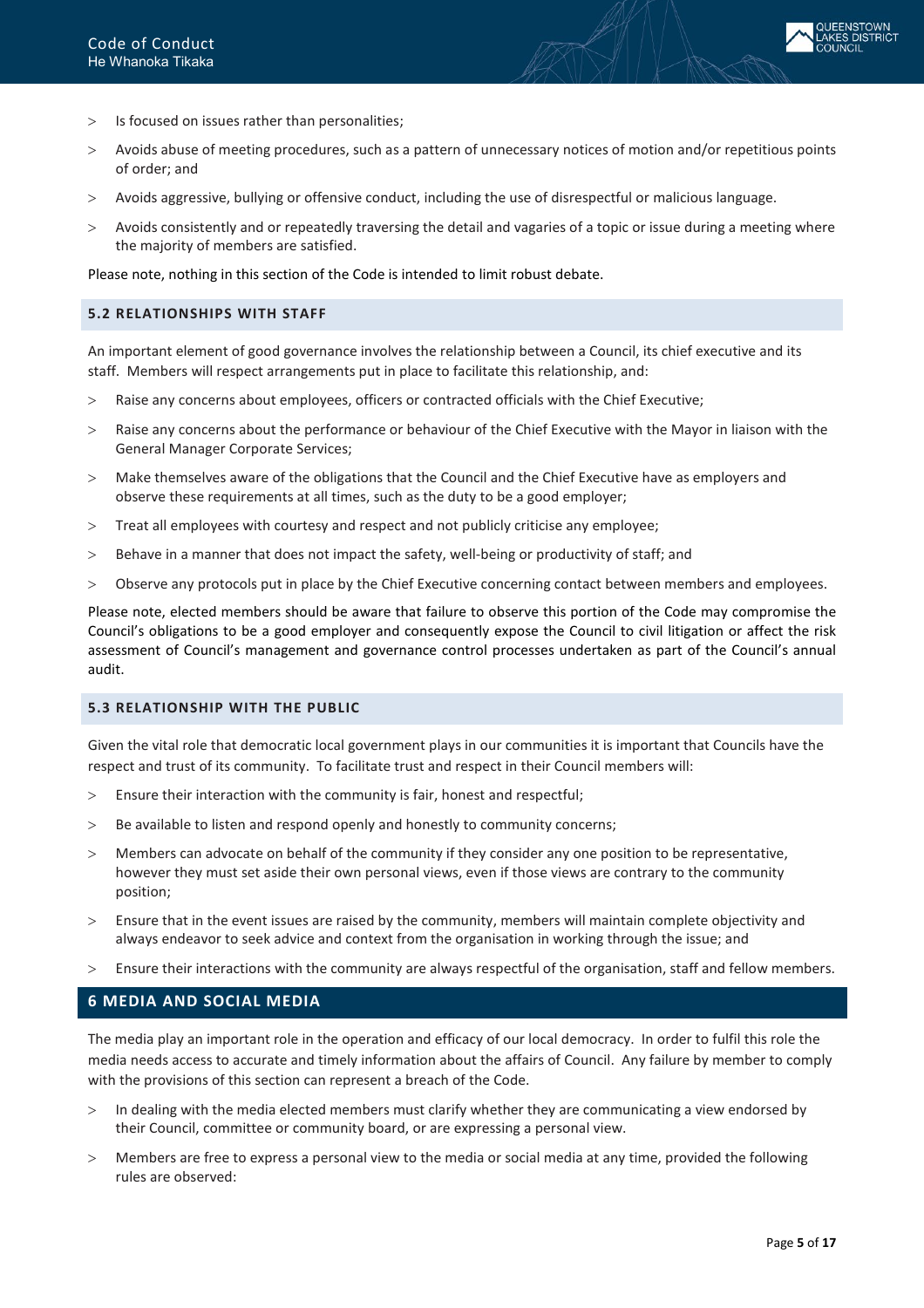

- > Comments shall be consistent with the Code;
- > Comments must not purposefully misrepresent the views of the Council or the views of other members;
- > Social media pages controlled by members and used for making observations relevant to their role as an elected members should be open and transparent;
- > Social media constitutes published material. The Council is obligated to monitor all published material and raise any matters that are inaccurate, inappropriate or reputational in nature. For clarity members social media posts are subject to the Code of Conduct but this should not impede any member's ability to clearly state their personal position on a matter as outlined (See [Appendix A](#page-12-0) for guidelines on the personal use of social media):
- > Social media posts about other members, council staff or the public must be consistent with section five of this Code. (See [Appendix A](#page-12-0) for guidelines on the personal use of social media); and
- > Members will operate in the spirit of 'no surprises'. This is particularly relevant where the comment may generate further media enquiries to other members or staff.

## <span id="page-5-0"></span>**7 INFORMATION**

Access to information is critical to the trust in which a local authority is held and its overall performance. A failure to comply with the provisions below can represent a breach of the Code.

## <span id="page-5-1"></span>**7.1 CONFIDENTIAL INFORMATION**

In the course of their duties members will receive information, whether in reports or through debate, that is confidential. This will generally be information that is either commercially sensitive or is personal to a particular individual or organisation. Accordingly, members agree not to use or disclose confidential information for any purpose other than the purpose for which the information was supplied to the member. Failure to comply will be deemed a material breach of the Code of Conduct.

All confidential matters will be considered in terms of potential future release of material under delegation to the Chief Executive.

#### <span id="page-5-2"></span>**7.2 INFORMATION RECEIVED IN CAPACITY AS AN ELECTED MEMBER**

Occasionally members will receive information from external parties which is pertinent to the ability of Council to properly perform its statutory duties. Where this occurs, and the information does not contravene the privacy of natural persons, the member will disclose such information to other members and/or the Chief Executive as soon as practicable.

#### <span id="page-5-3"></span>**8 CONFLICTS OF INTEREST**

Elected members will maintain a clear separation between their personal interests and their duties as elected members in order to ensure that they are free from bias (whether real or perceived). Members therefore must familiarise themselves with the provisions of the Local Authorities (Members' Interests) Act 1968 (LAMIA).

Members will not participate in any Council discussion or vote on any matter in which they have a pecuniary interest, other than an interest in common with the general public. This rule also applies where the member's spouse/partner has a pecuniary interest, such as through a contract with the Council. Members shall make a declaration of interest as soon as practicable after becoming aware of any such interests.

If a member is in any doubt as to whether or not a particular course of action (including a decision to take no action) raises a conflict of interest, then the member should seek guidance from the Chief Executive immediately. Members may also contact the Office of the Auditor-General for guidance as to whether they have a pecuniary interest, and if so, may seek an exemption to allow that member to participate or vote on a particular issue in which they may have a pecuniary interest. The latter must be done before the discussion or vote.

**Please note:** Failure to observe the requirements of LAMIA could potentially invalidate a decision made, or the action taken, by the Council. Failure to observe these requirements could also leave the elected member open to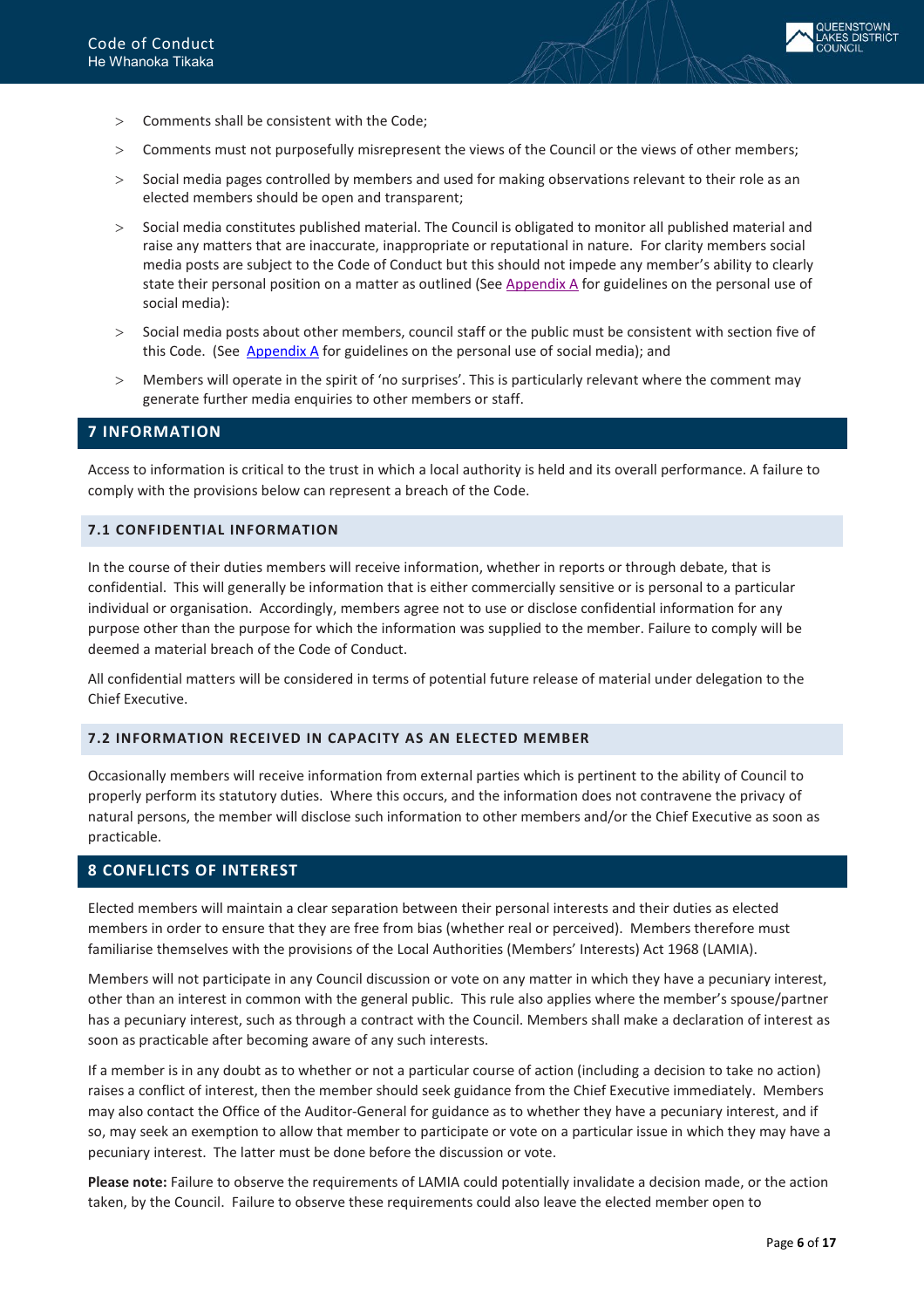

prosecution (se[e Appendix B\)](#page-13-0). In the event of a conviction elected members can be ousted from office.

## <span id="page-6-0"></span>**9 REGISTER OF INTERESTS**

Members shall undertake a six month review of their declaration of interest made at the commencement of the triennium. These declarations are recorded in a public Register of Interests maintained by the Council. The declaration must include information on the nature and extent of any interest, including:

- > Any employment, trade or profession carried on by the member or the members' spouse/partner for profit or gain;
- > Any company, trust, partnership etc for which the member or their spouse/partner is a director, business partner or trustee;
- > A description of any land in which the member has a beneficial interest within the jurisdiction of the local authority; and
- > A description of any land owned by the local authority in which the member or their spouse/partner is:
	- > A tenant; or
	- > The land is tenanted by a firm in which the member or spouse/partner is a business partner; a company of which the member or spouse/partner is a director; or a trust of which the member or spouse/partner is a trustee.
- > Any other matters which the public might reasonably regard as likely to influence the member's actions during the course of their duties as a member (if the member is in any doubt on this, the member should seek guidance from the Chief Executive).

Please note, where a member's circumstances change they must ensure that the Register of Interests is updated as soon as practicable.

## <span id="page-6-1"></span>**10 ETHICAL BEHAVIOUR**

Members will seek to promote the highest standards of ethical conduct. Accordingly members will:

- > Claim only for legitimate expenses as determined by the Remuneration Authority and any lawful policy of the Council developed in accordance with that determination;
- > Not influence, or attempt to influence, any Council employee, officer or member in order to benefit their own, or families, personal or business interests;
- > Only use the Council's resources (such as facilities, staff, equipment and supplies) in the course of their duties and not in connection with any election campaign or personal interests; and
- > Not solicit, demand, or request any gift, reward or benefit by virtue of their position and notify the Chief Executive if any such gifts are accepted. Where a gift to the value of \$50 or more is accepted by a member, that member must immediately disclose this to the Chief Executive for inclusion in the publicly available register of interests.

Any failure by members to comply with the provisions set out in this section represents a breach of the code.

## <span id="page-6-2"></span>**11 CREATING A SUPPORTIVE AND INCLUSIVE ENVIRONMENT**

In accordance with the purpose of the Code, members agree to take all reasonable steps in order to participate in activities scheduled to promote a culture of mutual trust, respect and tolerance. These include:

- > Attending post-election induction programmes organised by the Council for the purpose of facilitating agreement on the Council's vision, goals and objectives and the manner and operating style by which members will work.
- > Taking part in any assessment or evaluation of the members' performance and operating style during the triennium.[2](#page-6-3)
- > Taking all reasonable steps to acquire the required skills and knowledge to effectively fulfill their Declaration of

 $\overline{a}$ 

<span id="page-6-3"></span><sup>&</sup>lt;sup>2</sup> A self-assessment template is provided in the Guidance to the code.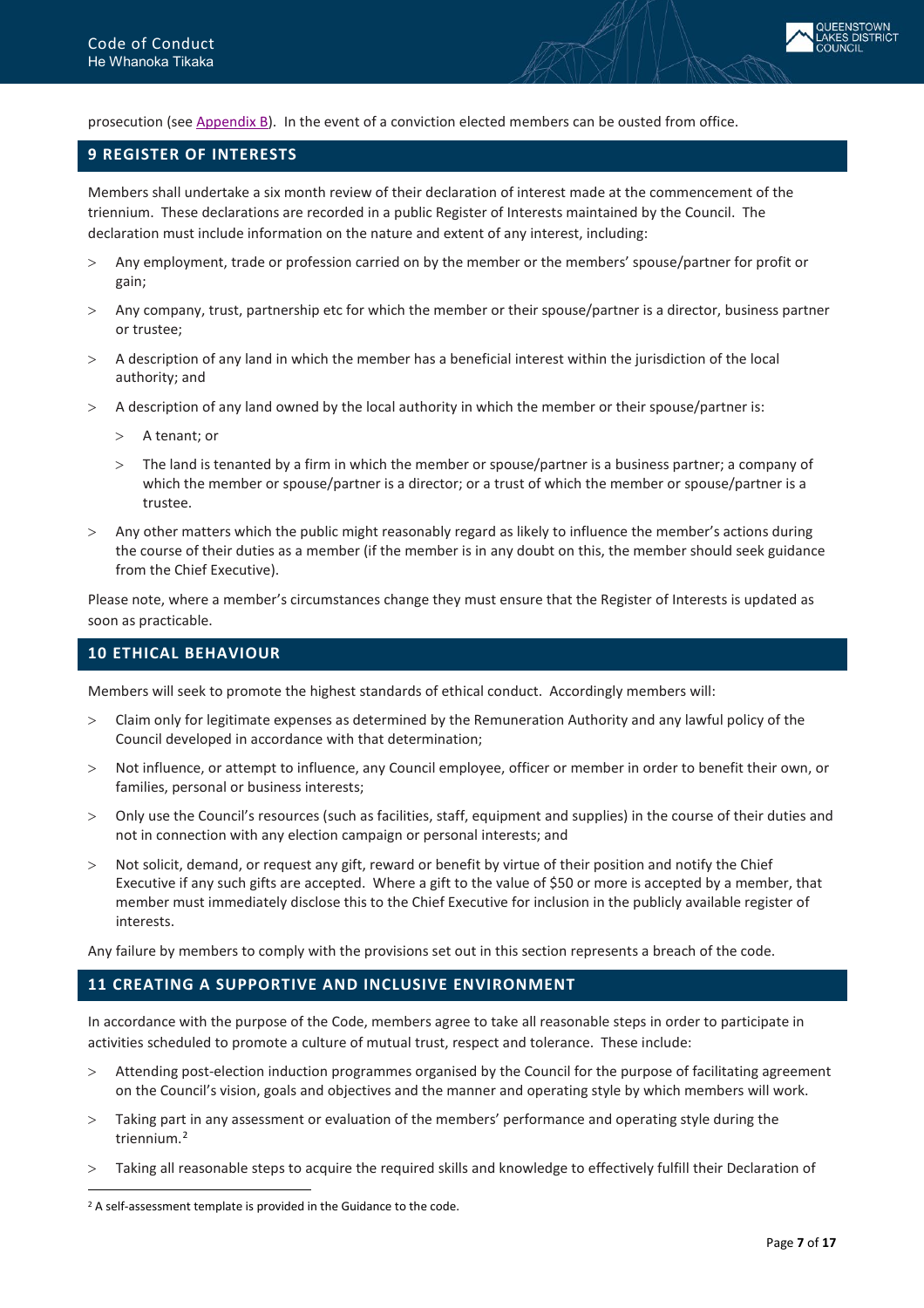

Office (the Oath) and contribute to the good governance of the city, district or region.

## <span id="page-7-0"></span>**12 BREACHES OF THE CODE**

Members must comply with the provisions of the code (LGA 2002, schedule 7, cl. 15(4)). Any member, or the Chief Executive, who believes that the code has been breached by the behaviour of a member may make a complaint to that effect. All complaints will be considered in a manner that is consistent with the following principles.

#### <span id="page-7-1"></span>**12.1 PRINCIPLES**

The following principles will guide the processes for investigating and determining whether or not a breach under the code has occurred:

- > The approach for investigating and assessing a complaint will be proportionate to the apparent seriousness of the alleged breach;
- > The processes of complaint, investigation, advice and decision-making will be kept separate as appropriate to the nature and complexity of the alleged breach; and
- > The concepts of natural justice and fairness will apply in the determination of any complaints made under the code. This includes the following rights, conditional on the nature of an alleged breach, which are afforded to directly affected parties:
	- > Have a right to know that an investigation process is underway;
	- > Are given due notice and are provided with an opportunity to be heard;
	- > Have an impartial hearing;
	- > Have a right to seek appropriate advice and be represented; and
	- > Have their privacy respected. Note: This may not apply where a matter is deemed to be material and the subject matter appropriate for public scrutiny in the spirit of a transparent process.

#### <span id="page-7-2"></span>**12.2 RAISING A COMPLAINT**

There are three different methods by which a complaint may be raised:

- 1. A **complaint is made by an elected membe**r about another elected member.
- 2. An **issue is raised by a member of the public** about an elected member. In this case, the Mayor will review and after consultation with the Chief Executive, decide whether to raise a complaint on behalf of the member of the public
- 3. An **issue is raised by a member of QLDC staff** about an elected member. In this case, the CE will review and decide whether to raise a complaint on behalf of the staff member.

For the avoidance of doubt, only Elected Members and the Chief Executive can make a complaint alleging a breach of the Code of Conduct. Neither the public nor QLDC staff members (with the exception of the CE) can personally make a complaint. Under such circumstances either the Mayor or the Chief Executive will choose whether to make a complaint on behalf of the member of public or QLDC staff.

In all of the above scenarios, if a complaint or issue relates to the Mayor, then all complaint management responsibilities shall be transferred in their entirety to the Deputy Mayor.

#### <span id="page-7-3"></span>**12.3 COMPLAINT INVESTIGATION PROCESS**

The high level process flow for investigating a complaint about a breach of the Code of Conduct is illustrated in [Appendix C.](#page-16-0)

The detailed breakdown for each process step is as follows: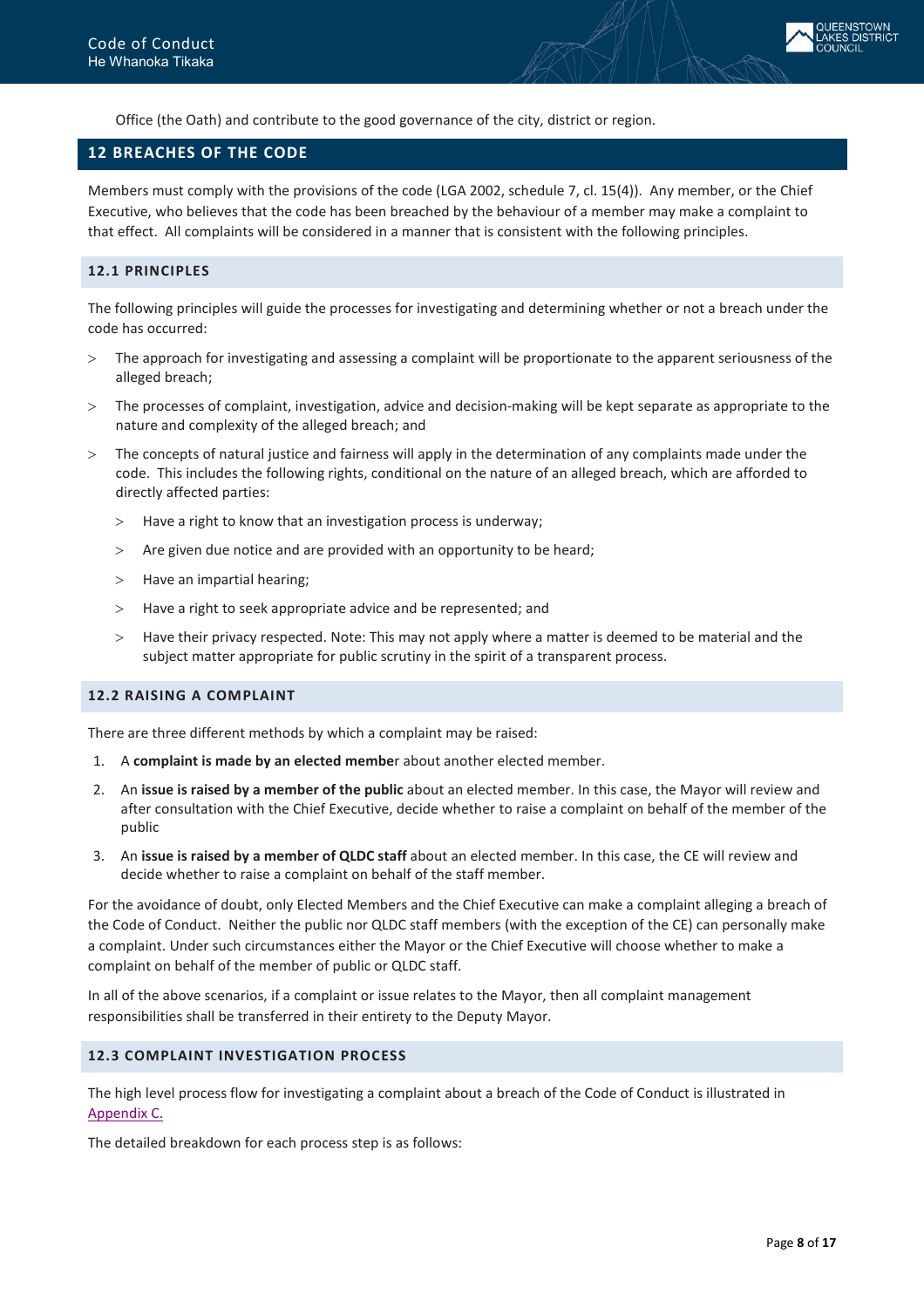

| <b>Process Step</b> |                                                | <b>Description</b>                                                                                                                                                                                                                                             |
|---------------------|------------------------------------------------|----------------------------------------------------------------------------------------------------------------------------------------------------------------------------------------------------------------------------------------------------------------|
| Step 1              | Complaint Received by CE                       | All complaints made under the Code of Conduct must be made in writing<br>and submitted to the Chief Executive with a clear description of the<br>alleged breach.                                                                                               |
|                     |                                                | Upon receipt the Chief Executive shall forward the complaint to the<br>Mayor/Deputy. They shall also inform the Elected Member who is the<br>subject of the complaint.                                                                                         |
| Step 2              | Initial Assessment by<br>Mayor/Deputy          | An initial investigation of the complaint will be undertaken by the<br>Mayor/Deputy and Chief Executive. This may involve interviews with the<br>Complaint Raiser and the Elected Member for the purpose of<br>understanding the full extent of the complaint. |
|                     |                                                | If the Mayor considers it necessary, additional interviews with the<br>member of the public or staff who raised the issue may also be<br>conducted.                                                                                                            |
| Step 3              | <b>Materiality Assessment</b>                  | The Mayor/Deputy will determine, at their sole discretion, whether the<br>complaint is material or non-material.                                                                                                                                               |
|                     |                                                | For the purpose of this assessment the following definitions shall apply:                                                                                                                                                                                      |
|                     |                                                | Material means a breach of the code that would bring the Council<br>><br>into disrepute or, if not addressed, adversely affect the reputation<br>of a member.                                                                                                  |
|                     |                                                | Non-material means a breach of the code where any adverse<br>$\rm{>}$<br>effects are minor and no investigation or referral is warranted or if<br>the complaint is trivial, frivolous or vexatious.                                                            |
|                     |                                                | The Mayor/Deputy may consult with the Chief Executive for the purpose<br>of making this determination.                                                                                                                                                         |
| Step 4              | Complaint is assessed as<br>being non-material | If the Mayor/Deputy considers that a complaint is non-material, they may<br>undertake any of the following actions, as appropriate to the<br>circumstances:                                                                                                    |
|                     |                                                | Dismiss and close the complaint<br>$\rm{>}$<br>Request an apology from the Elected Member or assist to find a<br>><br>mutually agreeable course of remediation                                                                                                 |
|                     |                                                | The Chief Executive will communicate the decision and complaint closure<br>outcome to all affected parties which are not open to challenge.                                                                                                                    |
| Step 5              | Complaint is assessed as<br>being material     | If the Mayor/Deputy considers a complaint is material, the complaint will<br>be referred back to the Chief Executive for referral to an Independent<br>Investigator.                                                                                           |
| Step 6              | Appointment of<br>Independent Investigator     | An Independent Investigator shall be appointed from a list that is<br>determined by the Chief Executive in consultation with the Mayor.                                                                                                                        |
|                     |                                                | The Chief Executive will inform the Complaint Raiser and affected Elected<br>Member that an Independent Investigator has been appointed and will<br>provide them with the name of the Investigator.                                                            |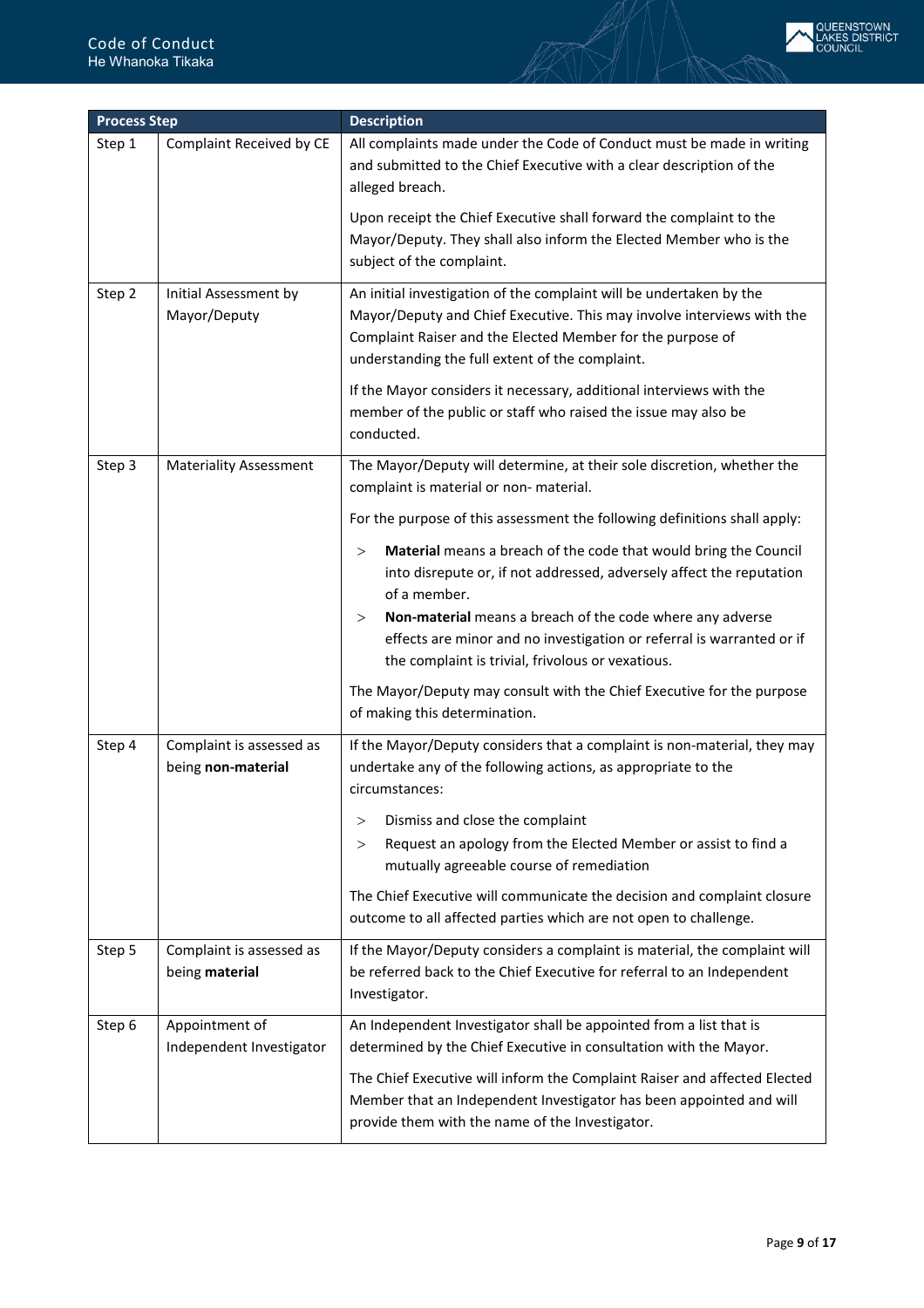

| Step 7  | Initial assessment by                                       | Upon receipt of the complaint the Investigator will assess whether:                                                                                                                                                                                                                                                                                                                                                                                                                                                                                                         |
|---------|-------------------------------------------------------------|-----------------------------------------------------------------------------------------------------------------------------------------------------------------------------------------------------------------------------------------------------------------------------------------------------------------------------------------------------------------------------------------------------------------------------------------------------------------------------------------------------------------------------------------------------------------------------|
|         | Independent Investigator                                    | The complaint is outside the scope of the Code of Conduct (e.g.<br>$\,>$<br>legislative breach) and should be re-directed to another agency or<br>institutional process;<br>The complaint is non-material; or<br>$\rm{>}$<br>The complaint is material and a full assessment is required.<br>$\rm{>}$<br>In making this assessment the Investigator may undertake whatever<br>initial inquiry is necessary to determine their recommendations, including<br>interviewing relevant parties. A preliminary assessment report will then<br>be provided to the Chief Executive. |
| Step 8  | Investigator determines<br>complaint to be non-<br>material | If the Independent Investigator determines the complaint to be non-<br>material and may recommend a course of action appropriate to the<br>breach, such as:                                                                                                                                                                                                                                                                                                                                                                                                                 |
|         |                                                             | The Elected Member is referred for guidance; and/or<br>$\rm{>}$<br>The Elected Member attend appropriate courses or programmes to<br>$\rm{>}$<br>increase their knowledge and understanding of the matter that<br>instigated the complaint.                                                                                                                                                                                                                                                                                                                                 |
|         |                                                             | The Chief Executive will advise the Mayor of the Investigator's<br>recommendation who may then decide whether or not to impose the<br>recommended course of action.                                                                                                                                                                                                                                                                                                                                                                                                         |
|         |                                                             | The Chief Executive will advise both the Complaint Raiser and the Elected<br>Member of the Mayor' decision which is not open to challenge.                                                                                                                                                                                                                                                                                                                                                                                                                                  |
| Step 9  | Investigator determines<br>complaint to be material         | If the Independent Investigator determines the subject of the complaint<br>to be material, then the Chief Executive will inform the Complaint Raiser<br>and Elected Member.                                                                                                                                                                                                                                                                                                                                                                                                 |
|         |                                                             | The Investigator will then prepare a report for the Elected Member<br>Conduct Committee on the seriousness of the breach. In preparing the<br>report, the investigator may:                                                                                                                                                                                                                                                                                                                                                                                                 |
|         |                                                             | Consult further with the complainant, respondent and any directly<br>$\rm{>}$<br>affected parties; and/or<br>Undertake a hearing with relevant parties; and/or<br>$\rm{>}$<br>Refer to any relevant documents or information.<br>$\rm{>}$                                                                                                                                                                                                                                                                                                                                   |
| Step 10 | <b>Convene Elected Member</b><br><b>Conduct Committee</b>   | On receipt of the Investigator's report, the Chief Executive will convene<br>the Elected Member Conduct Committee to consider the findings and<br>determine whether or not a penalty, or some other form of action, will be<br>imposed.                                                                                                                                                                                                                                                                                                                                     |
|         |                                                             | The Committee shall be convened in accordance with the Terms of<br>Reference.                                                                                                                                                                                                                                                                                                                                                                                                                                                                                               |
|         |                                                             | Committee meeting will be held in a public excluded forum in accordance<br>with (s48, LGOIMA 1987)                                                                                                                                                                                                                                                                                                                                                                                                                                                                          |
|         |                                                             | Chief Executive will be present and will prepare a report outlining the<br>recommendations of the Committee.                                                                                                                                                                                                                                                                                                                                                                                                                                                                |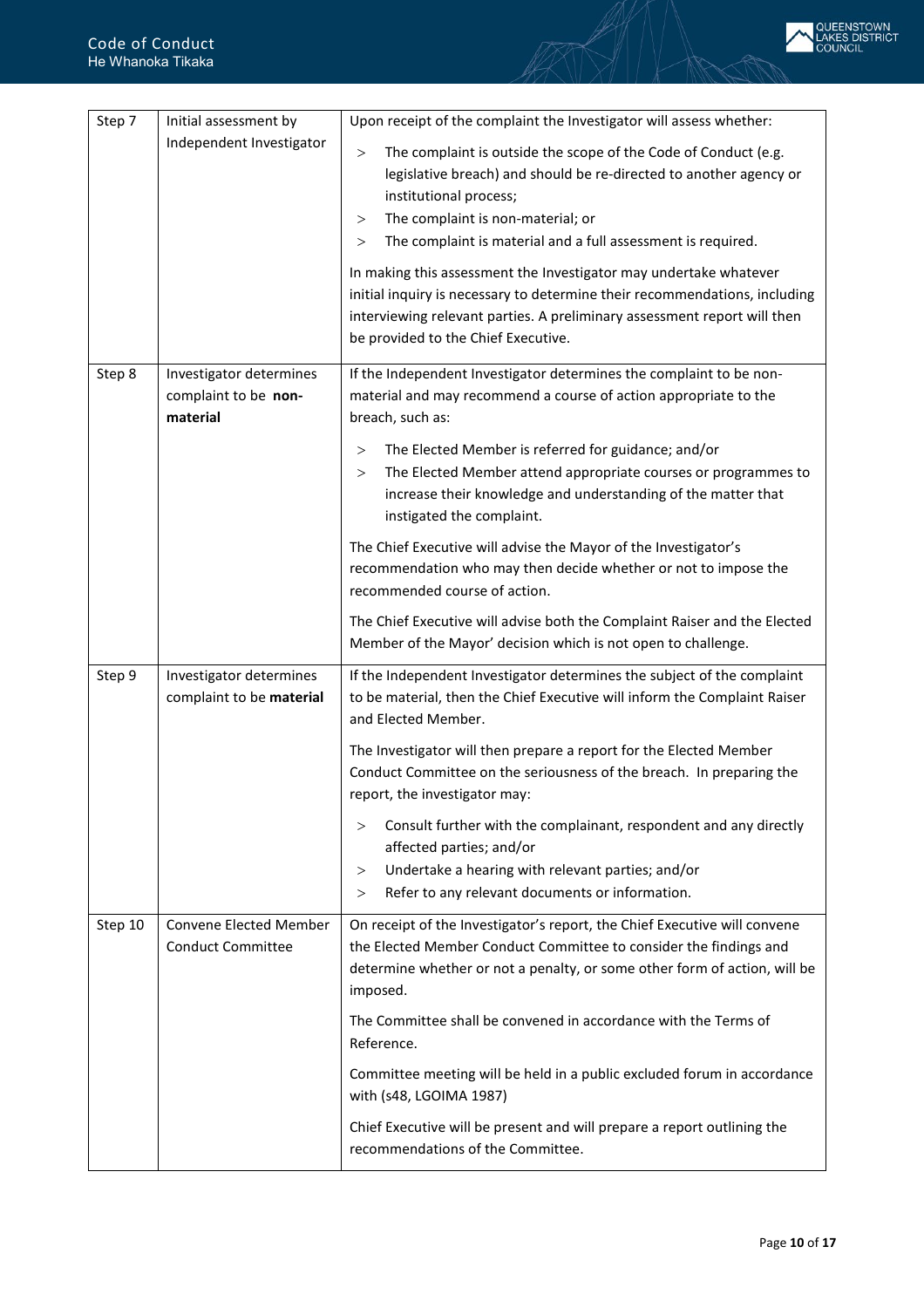

| Step 11 | Report to full Council | The Chief Executive will report the findings of the Elected Member        |
|---------|------------------------|---------------------------------------------------------------------------|
|         |                        | Conduct Committee to Council which will consider the recommendations      |
|         |                        | and make a decision.                                                      |
|         |                        | There will be no opportunity for further debate in respect of the report. |

Note: If the Mayor/Deputy chooses they may bypass their initial assessment (step 2-5) and immediately refer the complaint via the Chief Executive to an independent investigator.

## <span id="page-10-0"></span>**13 PENALTIES AND ACTIONS**

Where a complaint is determined to be material and referred to Elected Member Conduct Committee established to consider complaints, the nature of any penalty or action will depend on the seriousness of the breach.

#### <span id="page-10-1"></span>**13.1 MATERIAL BREACHES**

In the case of material breaches of the Code, the Elected Member Conduct Committee, may recommend one of the following:

- > A letter of censure to the member;
- $>$  A request (made either privately or publicly) for an apology;
- > Removal of certain Council-funded privileges (such as attendance at conferences);
- > Removal of responsibilities, such as committee chair, deputy committee chair or portfolio holder;
- > Restricted entry to Council offices, such as no access to staff areas (where restrictions may not previously have existed);
- > Limitation on any dealings with Council staff other than the Chief Executive or identified senior manager;
- > A vote of no confidence in the member;
- > Suspension from committees or other bodies to which the member has been appointed; or
- > Invitation to the member to consider resigning from the Council.

The Elected Member Conduct Committee may recommend that instead of a penalty, one or more of the following may be required:

- > Attend a relevant training course; and/or
- > Work with a mentor for a period of time; and/or
- > Participate in voluntary mediation (if the complaint involves a conflict between two members); and/or
- > Tender an apology and where appropriate, for example in the event of a published statement in breach of the code, issue a public apology.

On consideration of the recommendation from the Elected Member Conduct Committee, the Council may impose any of the above recommended actions.

The process is based on the presumption that the outcome of a complaints process will be made public unless there are grounds, such as those set out in the Local Government Official Information and Meetings Act 1987 (LGOIMA), for not doing so.

#### <span id="page-10-2"></span>**13.2 STATUTORY BREACHES**

In cases where a breach of the code is found to involve regulatory or legislative requirements, the complaint will be referred to the relevant agency. For example:

> Breaches relating to members' interests (where members may be liable for prosecution by the Auditor-General under LAMIA);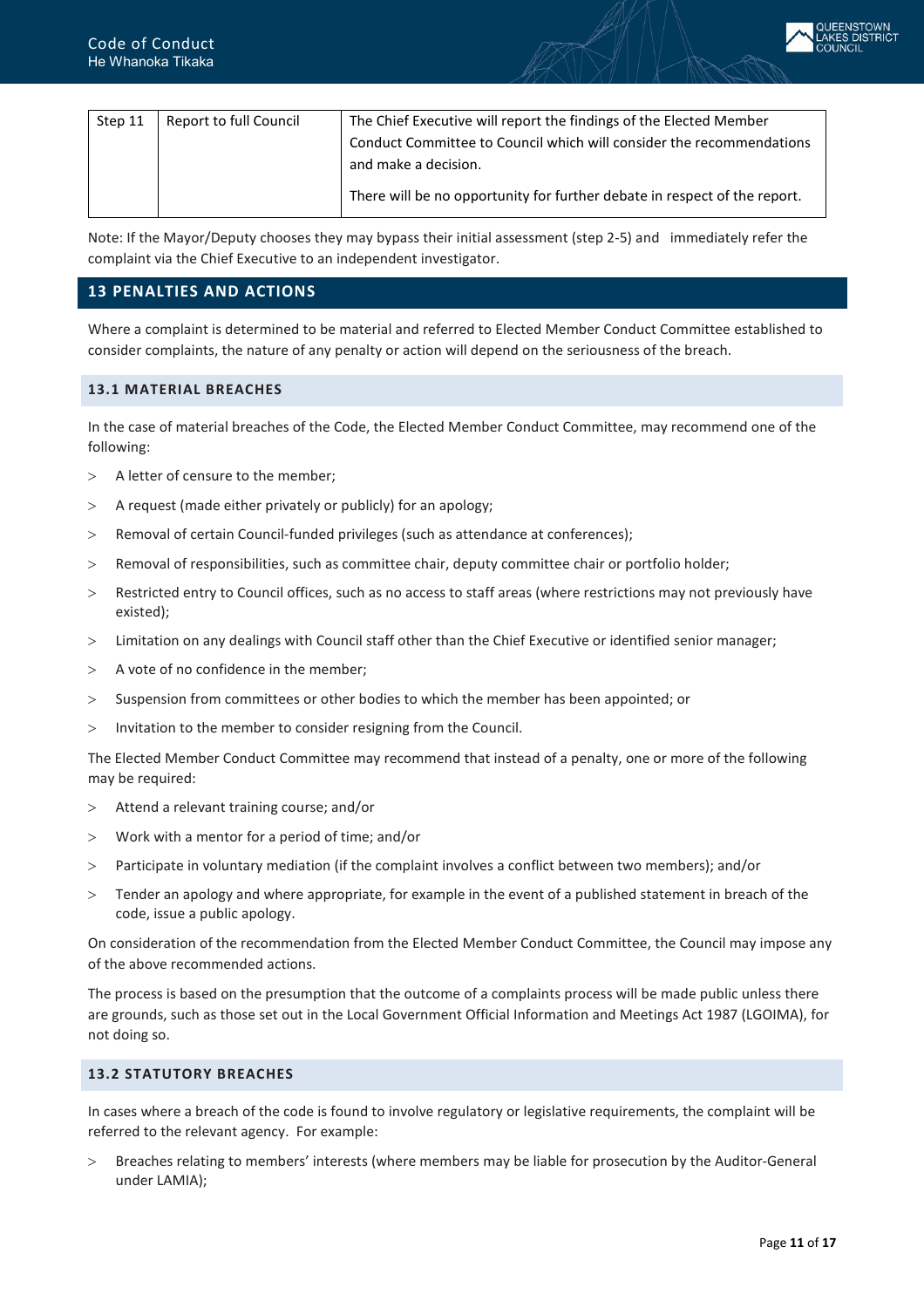

- > Breaches which result in the Council suffering financial loss or damage (where the Auditor-General may make a report on the loss or damage under s.44 LGA 2002 which may result in the member having to make good the loss or damage); or
- > Breaches relating to the commission of a criminal offence which will be referred to the Police (which may leave the elected member liable for criminal prosecution).

## <span id="page-11-0"></span>**14 REVIEW**

Once adopted, the code continues in force until amended by the Council. The code can be amended at any time but cannot be revoked unless the Council replaces it with another code. Amendments to the code require a resolution supported by 75 per cent of the members of the Council present at the Council meeting at which the amendment is considered.

The code can be reviewed at the commencement of each triennium, in the event that matters have arisen in the course of the term that may need to reflect in a revision to the code.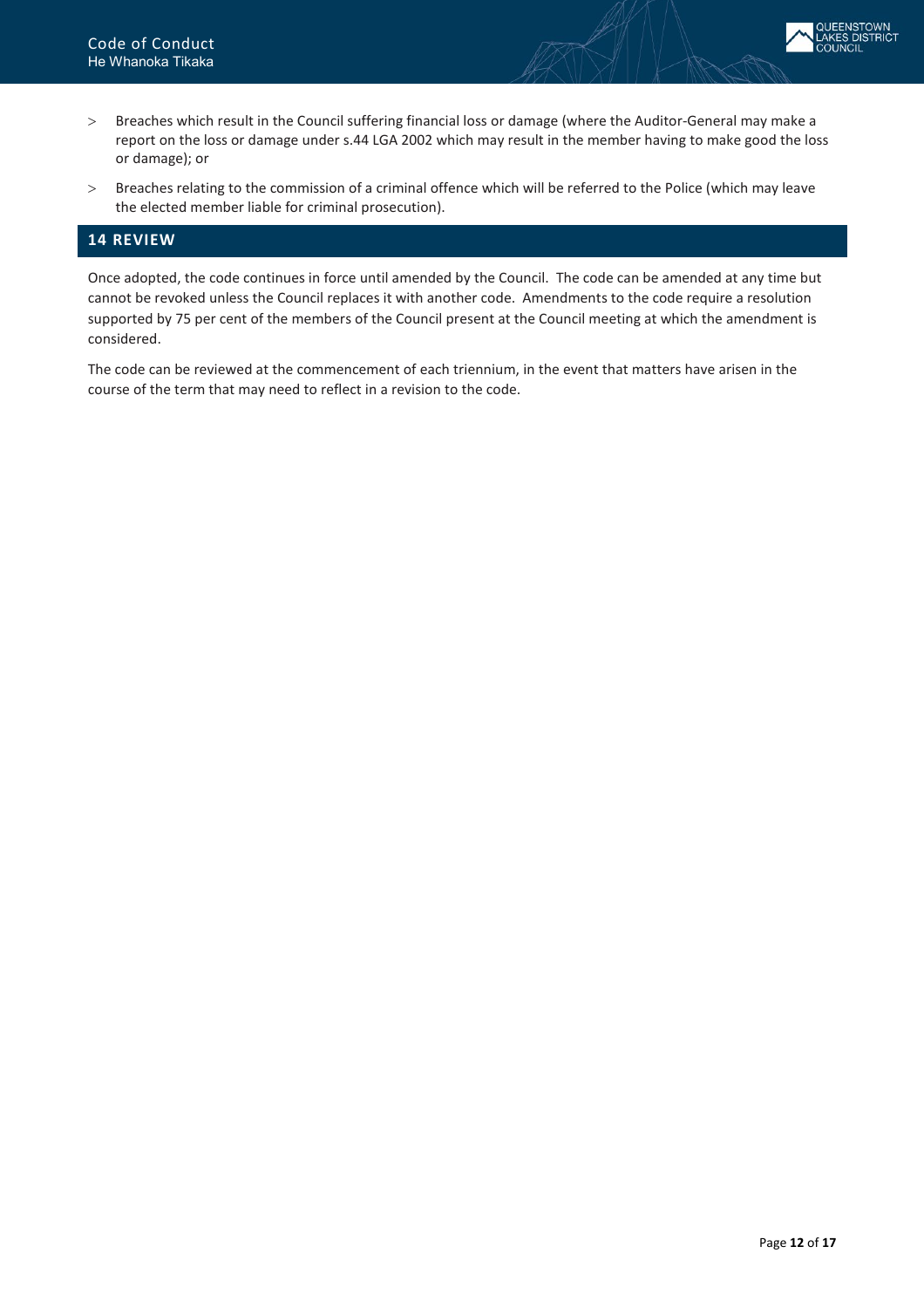

## <span id="page-12-0"></span>**APPENDIX A: GUIDELINES ON THE PERSONAL USE OF SOCIAL MEDIA[3](#page-12-1)**

There's a big difference in speaking "on behalf of Council" and speaking "about" the Council. While your rights to free speech are respected, please remember that citizens and colleagues have access to what you post. The following principles are designed to help you when engaging in **personal or unofficial online** communications that may also refer to your Council.

- 1. **Adhere to the Code of Conduct and other applicable policies.** Council policies and legislation, such as LGOIMA and the Privacy Act 1993, apply in any public setting where you may be making reference to the Council or its activities, including the disclosure of any information online.
- 2. **You are responsible for your actions.** Anything you post that can potentially damage the Council's image will ultimately be your responsibility. You are encouraged to participate in the social media but in so doing you must exercise sound judgment and common sense.
- 3. **Be an "advocate" for compliments and criticism.** Even if you are not an official online spokesperson for the Council, you are one of its most important advocates for monitoring the social media landscape. If you come across positive or negative remarks about the Council or its activities online that you believe are important you are encouraged to share them with the governing body.
- 4. **Let the subject matter experts respond to negative posts.** Should you come across negative or critical posts about the Council or its activities you should consider referring the posts to the Council's authorised spokesperson, unless that is a role you hold, in which case consider liaising with your communications staff before responding.
- 5. **Take care mixing your political (Council) and personal lives.** Elected members need to take extra care when participating in social media. The public may find it difficult to separate personal and Council personas. Commenting online in any forum, particularly if your opinion is at odds with what Council is doing, can bring you into conflict with the Code should it not be clear that they are your personal views.
- 6. **Never post sensitive and confidential information** provided by the Council, such as confidential items, public excluded reports and/or commercially sensitive information. Such disclosure will contravene the requirements of the Code.
- 7. **Elected Members' social media pages should be open and transparent.** When commenting on matters related to the local authority no members should represent themselves falsely via aliases or differing account names or block. Neither should they block any post on any form of social media that they have control over unless there is clear evidence that the posts are actively abusive. Blocking constructive debate or feedback can be seen as bringing the whole Council into disrepute.

 $\overline{a}$ 

<span id="page-12-1"></span><sup>&</sup>lt;sup>3</sup> Based on Ruapehu District Council Code of Conduct.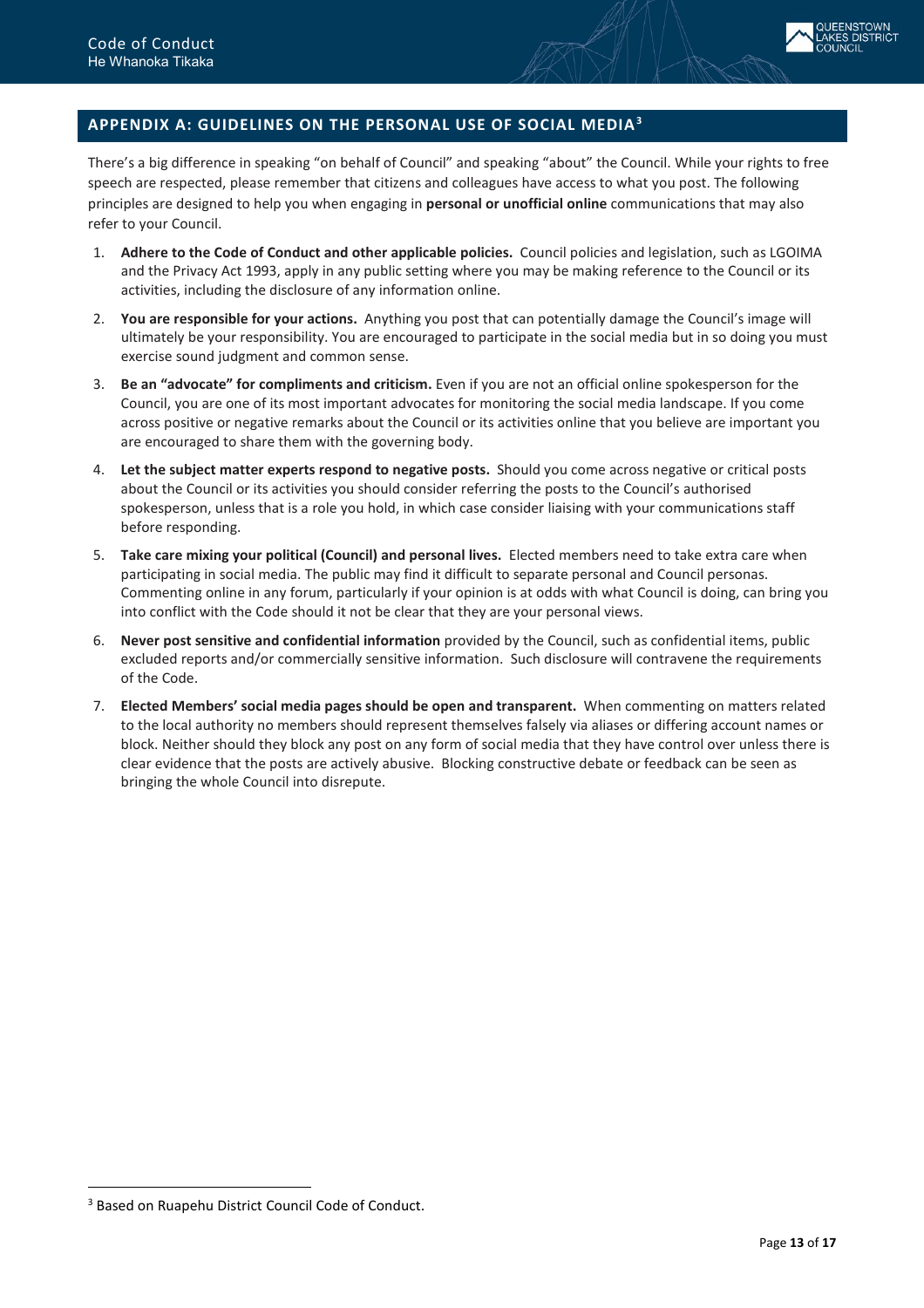

# <span id="page-13-0"></span>**APPENDIX B: LEGISLATION BEARING ON THE ROLE AND CONDUCT OF ELECTED MEMBERS**

This is a summary of the legislative requirements that have some bearing on the duties and conduct of elected members. The full statutes can be found at [www.legislation.govt.nz.](http://www.legislationonline.govt.nz/) 

# <span id="page-13-1"></span>**THE LOCAL AUTHORITIES (MEMBERS' INTERESTS) ACT 1968**

The Local Authorities (Members' Interests) Act 1968 (LAMIA) provides rules about members discussing and voting on matters in which they have a pecuniary interest and about contracts between members and the Council.

A pecuniary interest is likely to exist if a matter under consideration could reasonably give rise to an expectation of a gain or loss of money for a member personally (or for their spouse/partner or a company in which they have an interest). In relation to pecuniary interests the LAMIA applies to both contracting and participating in decision-making processes.

With regard to pecuniary or financial interests, a person is deemed to be "concerned or interested" in a contract or interested "directly or indirectly" in a decision when:

- > A person, or spouse/partner, is "concerned or interested" in the contract or where they have a pecuniary interest in the decision; or
- > A person, or their spouse/partner, is involved in a company that is "concerned or interested" in the contract or where the company has a pecuniary interest in the decision.

There can also be additional situations where a person is potentially "concerned or interested" in a contract or have a pecuniary interest in a decision, such as where a contract is between an elected members' family trust and the Council.

## **Determining whether a pecuniary interest exists**

Elected members are often faced with the question of whether or not they have a pecuniary interest in a decision and if so whether they should participate in discussion on that decision and vote. When determining if this is the case or not the following test is applied:

*"…whether, if the matter were dealt with in a particular way, discussing or voting on that matter could reasonably give rise to an expectation of a gain or loss of money for the member concerned." (OAG, 2001)*

In deciding whether you have a pecuniary interest, members should consider the following factors:

- > What is the nature of the decision being made?
- > Do I have a financial interest in that decision do I have a reasonable expectation of gain or loss of money by making that decision?
- > Is my financial interest one that is in common with the public?
- > Do any of the exceptions in the LAMIA apply to me?
- > Could I apply to the Auditor-General for approval to participate?

Members may seek assistance from the Mayor/Chair or other person, to determine if they should discuss or vote on an issue, but ultimately it is their own judgment as to whether or not they have pecuniary interest in the decision. Any member who is uncertain as to whether they have a pecuniary interest is advised to seek legal advice. Where uncertainty exists members may adopt a least-risk approach which is to not participate in discussions or vote on any decisions.

Members who do have a pecuniary interest will declare the pecuniary interest to the meeting and not participate in the discussion or voting. The declaration and abstention needs to be recorded in the meeting minutes. (Further requirements are set out in the Council's Standing Orders.)

## **The contracting rule**

A member is disqualified from office if he or she is "concerned or interested" in contracts with their Council if the total payments made, or to be made, by or on behalf of the Council exceed \$25,000 in any financial year. The \$25,000 limit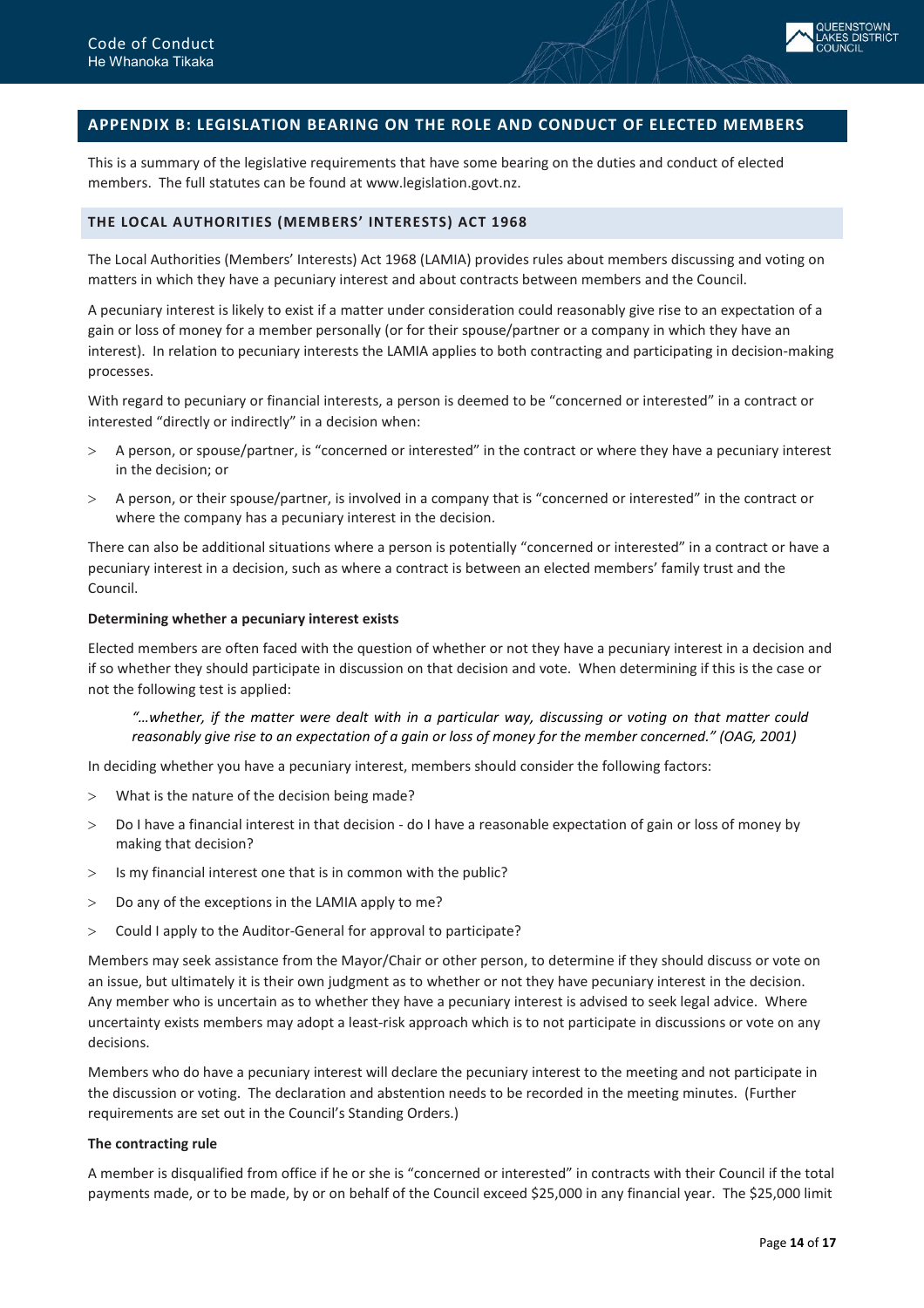

includes GST. The limit relates to the value of all payments made for all contracts in which you are interested during the financial year. It does not apply separately to each contract, nor is it just the amount of the profit the contractor expects to make or the portion of the payments to be personally received by you.

The Auditor-General can give prior approval, and in limited cases, retrospective approval for contracts that would otherwise disqualify you under the Act. It is an offence under the Act for a person to act as a member of the Council (or committee of the Council) while disqualified.

## **Non-pecuniary conflicts of interest**

In addition to the issue of pecuniary interests, rules and common law govern conflicts of interest more generally. These rules apply to non-pecuniary conflicts of interest, including common law rules about bias. In order to determine if bias exists or not members need to ask:

*"Is there a real danger of bias on the part of the member of the decision-making body, in the sense that he or she might unfairly regard with favour (or disfavour) the case of a party to the issue under consideration?"*

The question is not limited to actual bias, but relates to the appearance or possibility of bias reflecting the principle that justice should not only be done, but should be seen to be done. Whether or not members believe they are not biased is irrelevant.

Members focus should be on the nature of the conflicting interest or relationship and the risk it could pose for the decision-making process. The most common risks of non-pecuniary bias are where:

- > Members' statements or conduct indicate that they have predetermined the decision before hearing all relevant information (that is, members have a "closed mind"); and
- > Members have a close relationship or involvement with an individual or organisation affected by the decision.

In determining whether or not they might be perceived as biased, members must also take into account the context and circumstance of the issue or question under consideration. For example, if a member has stood on a platform and been voted into office on the promise of implementing that platform, then voters would have every expectation that the member would give effect to that promise, however he/she must still be seen to be open to considering new information (this may not apply to decisions made in quasi-judicial settings, such as an RMA hearing).

#### <span id="page-14-0"></span>**LOCAL GOVERNMENT OFFICIAL INFORMATION AND MEETINGS ACT 1987**

The Local Government Official Information and Meetings Act 1987 sets out a list of meetings procedures and requirements that apply to local authorities and local/community boards. Of particular importance for the roles and conduct of elected members is the fact that the chairperson has the responsibility to maintain order at meetings, but all elected members should accept a personal responsibility to maintain acceptable standards of address and debate. No elected member should:

- > Create a disturbance or a distraction while another Councillor is speaking;
- > Be disrespectful when they refer to each other or other people; or
- > Use offensive language about the Council, other members, any employee of the Council or any member of the public.

See Standing Orders for more detail.

## <span id="page-14-1"></span>**SECRET COMMISSIONS ACT 1910**

Under this Act it is unlawful for an elected member (or officer) to advise anyone to enter into a contract with a third person and receive a gift or reward from that third person as a result, or to present false receipts to Council.

If convicted of any offence under this Act a person can be imprisoned for up to two years, and/or fines up to \$1000. A conviction would therefore trigger the ouster provisions of the LGA 2002 and result in the removal of the member from office.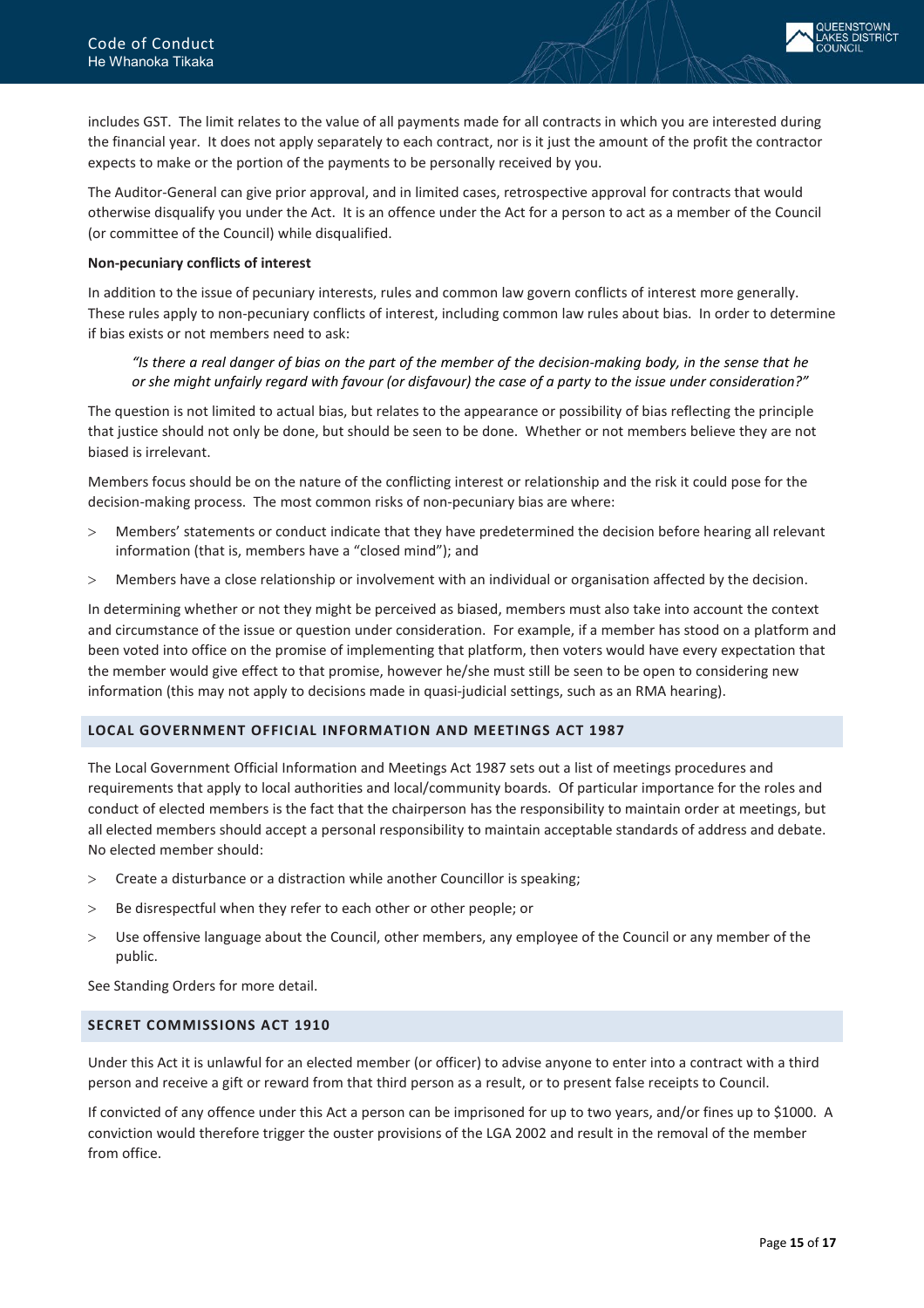

## <span id="page-15-0"></span>**CRIMES ACT 1961**

Under this Act it is unlawful for an elected member (or officer) to:

- > Accept or solicit for themselves (or anyone else) any gift or reward for acting or not acting in relation to the business of Council; and
- > Use information gained in the course of their duties for their, or another person's, monetary gain or advantage.

Elected members convicted of these offences will automatically cease to be members.

#### <span id="page-15-1"></span>**FINANCIAL MARKETS CONDUCT ACT 2013**

Financial Markets Conduct Act 2013 (previously the Securities Act 1978) essentially places elected members in the same position as company directors whenever Council offers stock to the public. Elected members may be personally liable if investment documents such as a prospectus contain untrue statements and may be liable for criminal prosecution if the requirements of the Act are not met.

#### <span id="page-15-2"></span>**THE LOCAL GOVERNMENT ACT 2002**

The Local Government Act 2002 (LGA 2002) sets out the general powers of local government, its purpose and operating principles, and details the personal liability of members.

Although having qualified privilege, elected members can be held personally accountable for losses incurred by a local authority where, following a report from the Auditor General under s44 LGA 2002, it is found that one of the following applies:

- > Money belonging to, or administered by, a local authority has been unlawfully expended; or
- > An asset has been unlawfully sold or otherwise disposed of by the local authority; or
- $>$  A liability has been unlawfully incurred by the local authority; or
- > A local authority has intentionally or negligently failed to enforce the collection of money it is lawfully entitled to receive.890

Members will not be personally liable where they can prove that the act or failure to act resulting in the loss occurred as a result of one of the following:

- > Without the member's knowledge;
- > With the member's knowledge but against the member's protest made at or before the time when the loss occurred;
- > Contrary to the manner in which the member voted on the issue; and
- In circumstances where, although being a party to the act or failure to act, the member acted in good faith and relied on reports, statements, financial data, or other information from professional or expert advisers, namely staff or external experts on the matters.

In certain situation members will also be responsible for paying the costs of proceedings (s47 LGA 2002).